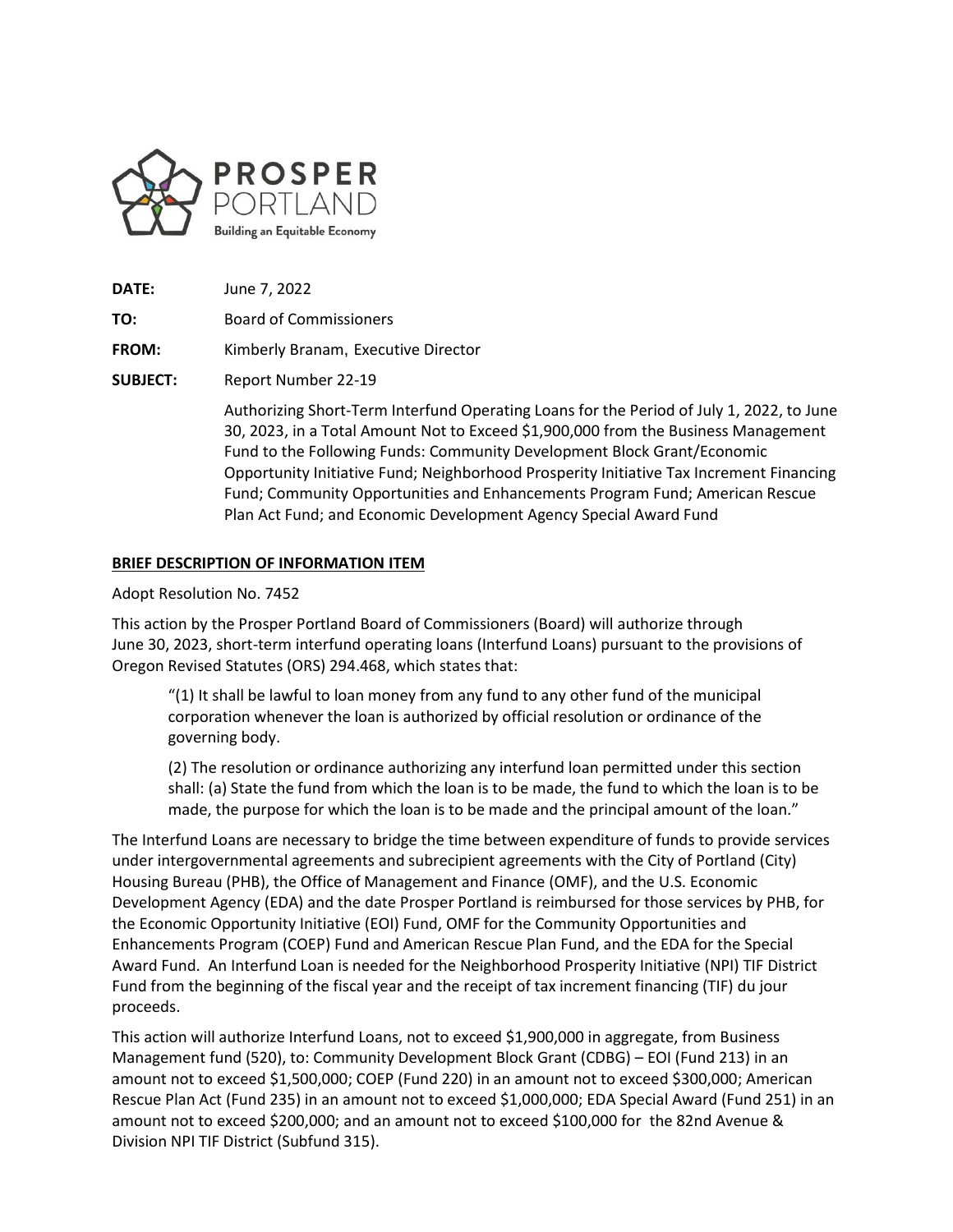### **STRATEGIC PLAN ALIGNMENT AND OUTCOMES**

The action will meet Prosper Portland's Strategic Plan objective of safeguarding public resources and assets through strong internal controls, reliable and transparent financial information, and compliance with necessary policies and procedures.

## **BACKGROUND AND CONTEXT**

Negative balances in any fund represent de facto interfund borrowing that must be authorized by the Prosper Portland Board.

This authorization allows Prosper Portland staff to shift cash as needed, up to \$1,900,000 in aggregate, from the Business Management Fund to the recipient funds. Absent the Interfund Loans, there would be a negative cash balance in the recipient funds at month-end representing that month's expenditures plus any unreimbursed prior month expenditures.

Under the terms of anticipated agreements between Prosper Portland and PHB, Prosper Portland will continue operating the EOI on behalf of the City and PHB during fiscal year (FY) 2022-23. It is anticipated that the delay in reimbursement under those agreements would result in negative cash balances in Fund 213 absent interfund borrowing. Borrowing requirement based on outstanding receivable history in this fund is \$114,000 to \$1,500,000 per month.

Funding in the NPI TIF district fund will not be available until TIF du jour proceeds are received. They are anticipated to be received no earlier than March 2023. The absence of these funds could result in a delay in current project activities within those funds or result in negative cash balances in those funds. The NPI TIF funds have experienced negative cash balances in past fiscal years due to the delay in the TIF funding so an Interfund Loan of up to \$100,000 is authorized if the need arises.

Under the terms of anticipated agreements between Prosper Portland and OMF, Prosper Portland will operate COEP on behalf of the City during FY 2022-23. It is anticipated that the delay in reimbursement under those agreements would result in negative cash balances in Fund 220 absent interfund borrowing. Borrowing requirements for COEP are estimated to be no more than \$300,000.

The EDA offered and Prosper Portland accepted additional revolving loan funds to expand Prosper Portland's existing EDA lending programs in FY 2020-22. These funds must be drawn down as loans are authorized to borrowers which may create a negative cash balance if funds are disbursed as authorized and the federal funds have not yet been remitted. To cover this eventuality authorization of \$200,000 for the EDA Special Award (Fund 251) is the requested.

Finally, federal funds from the American Rescue Plan Act will be provided on a reimbursement basis creating a cash deficit and requiring an interfund loan to cover the deficit while awaiting reimbursement of the federal funds. The amount estimated to be needed to cover the American Rescue Plan Act (Fund 235) is \$1,000.000.

Accordingly, to ensure that adequate cash balances are maintained on a monthly basis for audit purposes and to comply with State of Oregon law and governmental accounting requirements, Prosper Portland staff requests the Prosper Portland Board's authorization of Interfund Loans.

# **EQUITY IMPACT**

This action ensures that Prosper Portland has sufficient resources to make timely investments in the EOI, COEP, and NPI programs, which deliver critical services to neighborhood-based and culturally specific organizations. This action also allows Prosper Portland to invest ARPA funds in small businesses and workforce development.